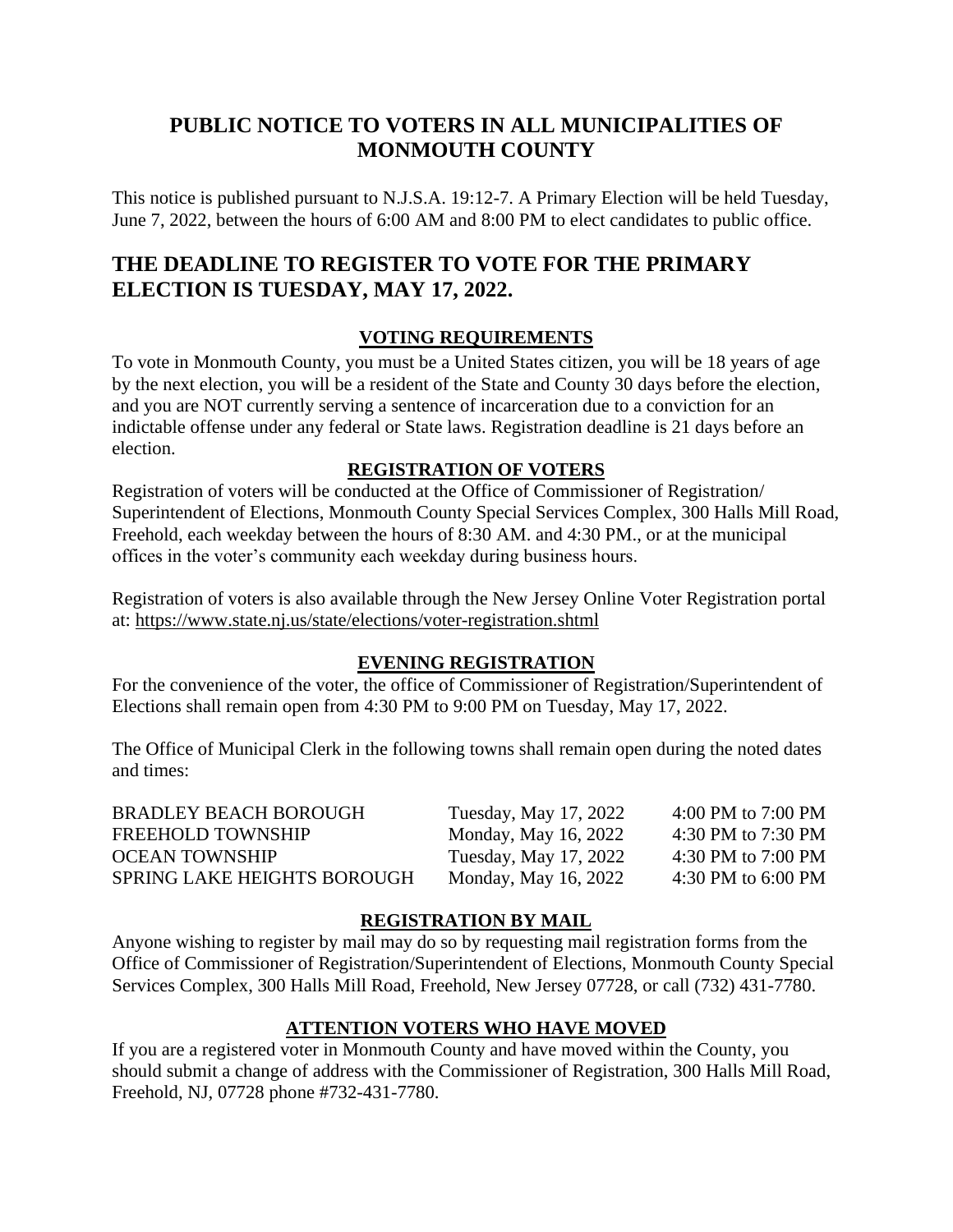If you are a registered voter who has moved within the County, and you did not notify the County Commissioner of Registration of your new address, you will be permitted to vote at this election as follows: (1) Go to the polling place for the election district in which you reside on election day. (2) Tell the District Election Board Member that you are registered to vote, but have moved within the County. (3) You will be permitted to vote by provisional ballot. You will need to provide your name, current and old addresses, date of birth and signature on the envelope provided with the ballot. You may call the Commissioner of Registration or your Municipal Clerk to determine your proper polling place location.

## **NOTE: HAVA (Help America Vote Act) REQUIREMENTS**

First-time "Mail-in" registrants, voting in a Federal Election, **MUST** provide **I.D.** before voting.

Under New Jersey law you have the right to vote in privacy, to have a reasonable amount of time to vote, to receive a replacement ballot if you spoil the first one, and to bring written material into the polling place for your personal use.

A "Voter's Bill of Rights" will be prominently displayed at your polling place. If you believe that your right to vote has been violated in any way, you should immediately notify your county Board of Elections or county Superintendent of Elections.

"Pursuant to provisions of the Voting Accessibility for the Elderly and Handicapped Act of 1984" (Public law 98-435), a telecommunication device for the deaf (TDD) is maintained at the Election Division, Department of State, Trenton, New Jersey.

Persons wishing to utilize this service to obtain general voter information may do so by dialing 1-800-292-0039 or the Monmouth County Board of Elections at 732-431-7802 x7150.

#### **MONMOUTH COUNTY**

1 U.S. Congress (3<sup>rd</sup>, 4<sup>th</sup> and 6<sup>th</sup> Congressional Districts) 1 Monmouth County Sheriff 2 Members of the Board of County Commissioners

#### **MUNICIPAL OFFICES TO BE FILLED**

| <b>Allentown Borough</b>          | 2 Borough Council - Full Term                |  |
|-----------------------------------|----------------------------------------------|--|
| <b>Atlantic Highlands Borough</b> | 2 Borough Council - Full Term                |  |
| <b>Belmar Borough</b>             | 1 Mayor - Full Term                          |  |
|                                   | 2 Borough Council - Full Term                |  |
| <b>Brielle Borough</b>            | 2 Borough Council - Full Term                |  |
| Colts Neck Township               | 1 Township Committee - Full Term             |  |
| <b>Eatontown Borough</b>          | 1 Mayor - Full Term                          |  |
|                                   | 2 Borough Council - Full Term                |  |
| Englishtown Borough               | 2 Borough Council - Full Term                |  |
| Fair Haven Borough                | 1 Mayor - Full Term                          |  |
|                                   | 2 Borough Council - Full Term                |  |
| Farmingdale Borough               | 2 Borough Council - Full Term                |  |
| Freehold Borough                  | 2 Borough Council - Full Term                |  |
| Freehold Township                 | 1 Township Committee - Full Term             |  |
| <b>Hazlet Township</b>            | 2 Township Committee - Full Term             |  |
|                                   | 1 Township Committee - 2 Year Unexpired Term |  |